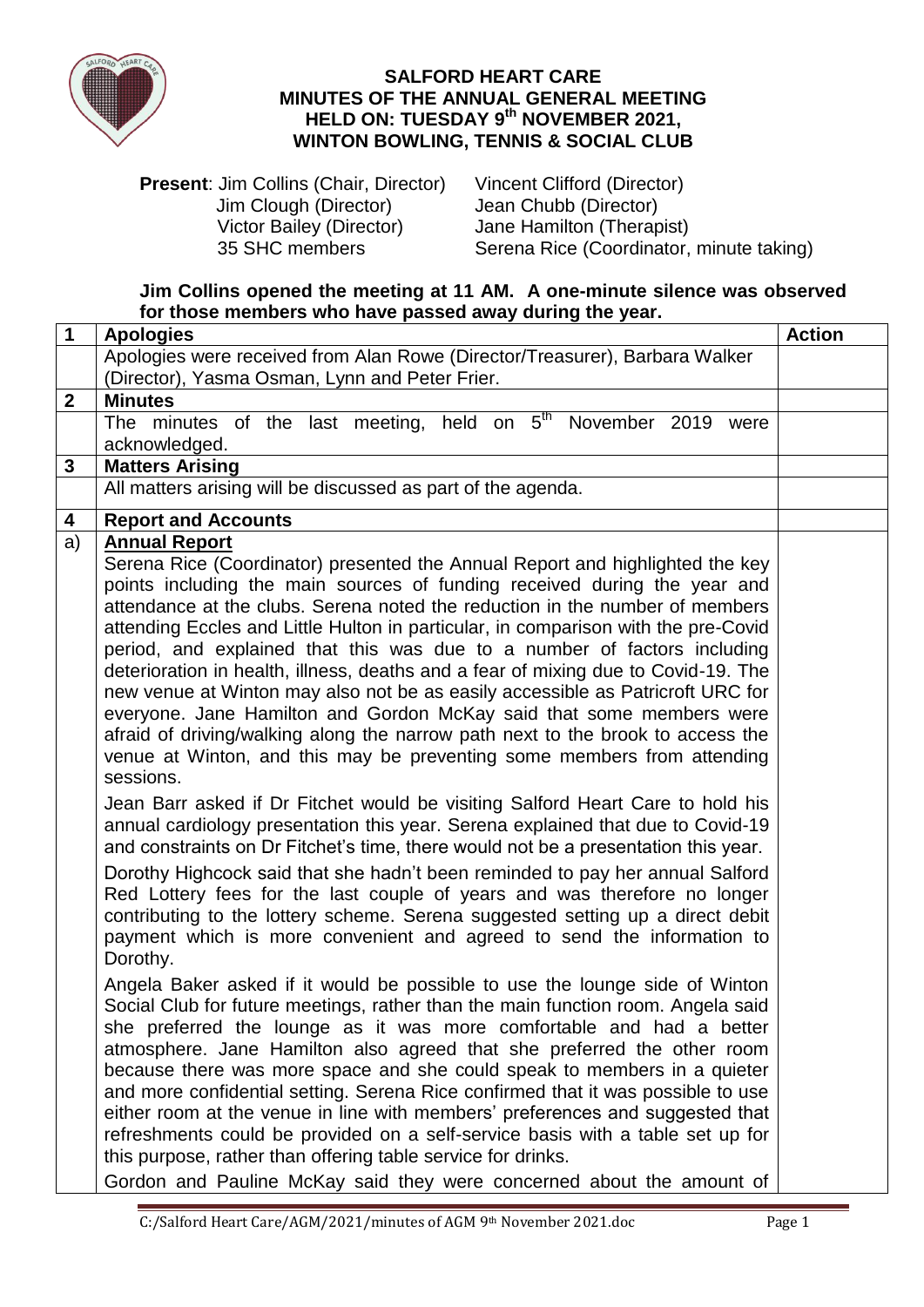storage required at home for bric a brac items, and asked if it was possible to have storage at the club rather than bringing items each week and then taking them back home. Serena agreed to follow this up with the Winton Social Club (who later suggested that a small amount of storage space may become available if the toddler group ceased to hold meetings at the venue). Serena explained that volunteers should only do as much as they feel able to do and should avoid carrying heavy items for health and safety reasons.

David Gorvett asked if it was possible to hold car boot sales to raise funds for the clubs. Whilst members are welcome to raise funds through car boot sales etc., Serena didn't think it would be viable to hold a car boot sale at Winton Social Club.

David Gorvett asked if it was possible to have more bric a brac items at Little Hulton to help raise funds to support the club. Serena agreed that volunteers were welcome to organise this but that storage space was limited at the venue.

Harry Morris was concerned that our promotional leaflets were out of date and displayed the previous Eccles venue. Serena explained that the leaflets were old stock and had been provided to raise awareness of other branches across Salford, such as St. Luke's. New leaflets would be printed in the future.

Members were asked which room they preferred to use for weekly meetings at Winton and 12 voted to move into the lounge side of the venue, whilst 14 voted to stay in the main function room. This decision can be reviewed as and when necessary depending on how many members attend the drop-in. Either room can be used for consultations such as blood pressure checks.

## b) **Annual Accounts**

The audited Accounts for the year ending  $30<sup>th</sup>$  September 2021 were presented to the members.

At the end of the previous year (2020) the country was in lockdown due to Covid-19, resulting in no audit and no AGM. Throughout lockdown monthly accounts have been prepared. Income did arise from grants during lockdown with expenses being from wages, consultations and zoom licences.

When SHC closed in March 2020 the total capital was £155k and you can see from the figures on the final page it is now £175k. This is due mainly from grants received and partly from investment income and donations.

During this year monthly accounts have been prepared with figures being balanced with the bank account and now that we are open cash receipts are banked.

We are in the process of changing our current account because HSBC are introducing a monthly charge as well as 40p for each cheque used and every cash banking. Our new bank is Virgin Money - there are no charges and the bonus of a small amount of credit interest.

We have a written investment policy which says we will review our investments annually. The Nationwide investment is sound at 1.6%, the Bright investment took a nosedive in early 2020 due to Covid and is recovering, whilst the RBS account is in the process of closing. We are hopeful of obtaining a Virgin Money term deposit bond.

The biggest change on the accounts is the Funding pot for Admin / Staff (final